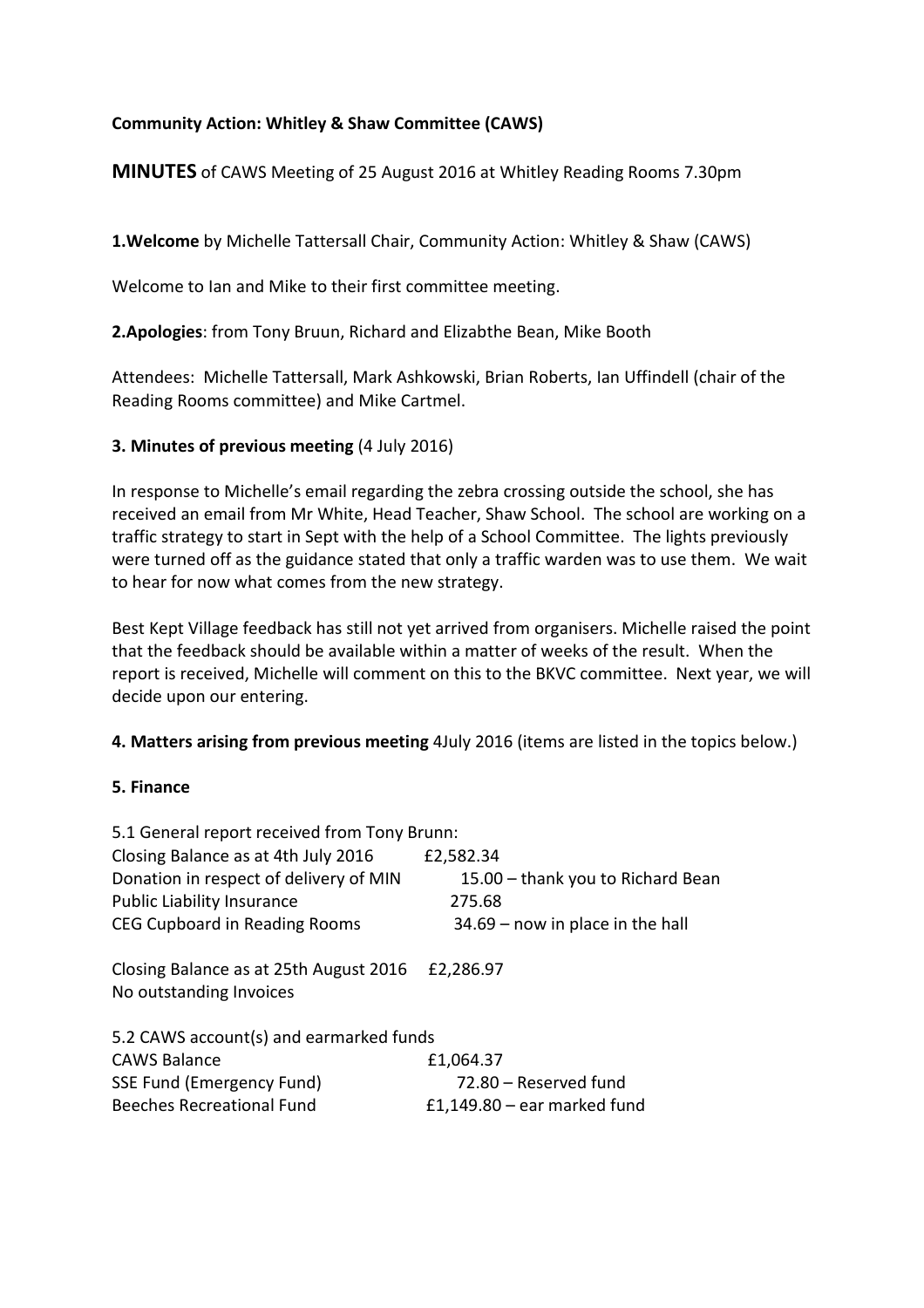5.3 Insurance renewal - Zurich Policy Schedule – now circulated, thanks to Mark for thorough read through

Bouncy Castle: When hired we must make sure that hirees have Public Liability insurance and CAWS must see the policy in every case before excepting it as our PL insurance does not cover its use.

5.4 List of Assets has been done by Tony Bruun. CAWS Public Liability Insurance has been paid.

5.5 Funding and Governance advice is available to CAWS from Wiltshire Community Foundation. They are offering 1 hr's guidance for applying for funding. Tony and Brian Roberts to attend their meeting on 20 November in Chippenham, **Tony and Brian to arrange the time and book.**

# **6. Objectives.**

6.1 Fund raising Auction 1st December (objective 10) Committee members have been asked to contact the same business/contacts as last year to ascertain if they wish to donate an item(s) for this year's auction. Publicity deadline for CONNECT will be 12 Sept, so if anyone gets the promise of a donation before that date, please advise Michelle. **Michelle to circulate lot list from last year with the minutes.** 

6.1.1 Roger Hollest to act as auctioneer for 1 Dec. Auction at Whitley Golf Club. He advised that the maximum number of lots should be 30 again this year otherwise the evening becomes too long.

6.1.2 Venue: Tom Nicholas has confirmed that Whitley Golf Club is available for the auction and will stay open later that evening until the event finishes. They are waiting to hear further details from us.

6.1.3 Lots : CAWS Committee members have been asked, where possible before 12/9 to contact the contact the same business/contacts as last year for a donation for this year's auction. It was agreed that we should not have more than 2 items over £100 in value. If we are offered them however, communicate to Michelle before accepting.

It was suggested that a silent auction be advertised prior to 1 Dec by Roger, but winners announced on 1 Dec, so residents can make sealed bids in advance of 1 Dec. This will add variety to the evening. Lists of Silent Auction items could be left at Village Shop and Golf Club for bids prior to 1 Dec. A silent auction could also be run on the night. Both options to be explored. **Roger Hollest to be consulted about this by Michelle for his ideas on how to run this.**

Roger to donate some auction items again this year.

### 6.1.4 Marketing:

**Brian to speak to new CONNECT editor about extending the deadline** for an advert. The advert space be requested in time for the deadline to reserve it. It was suggested that we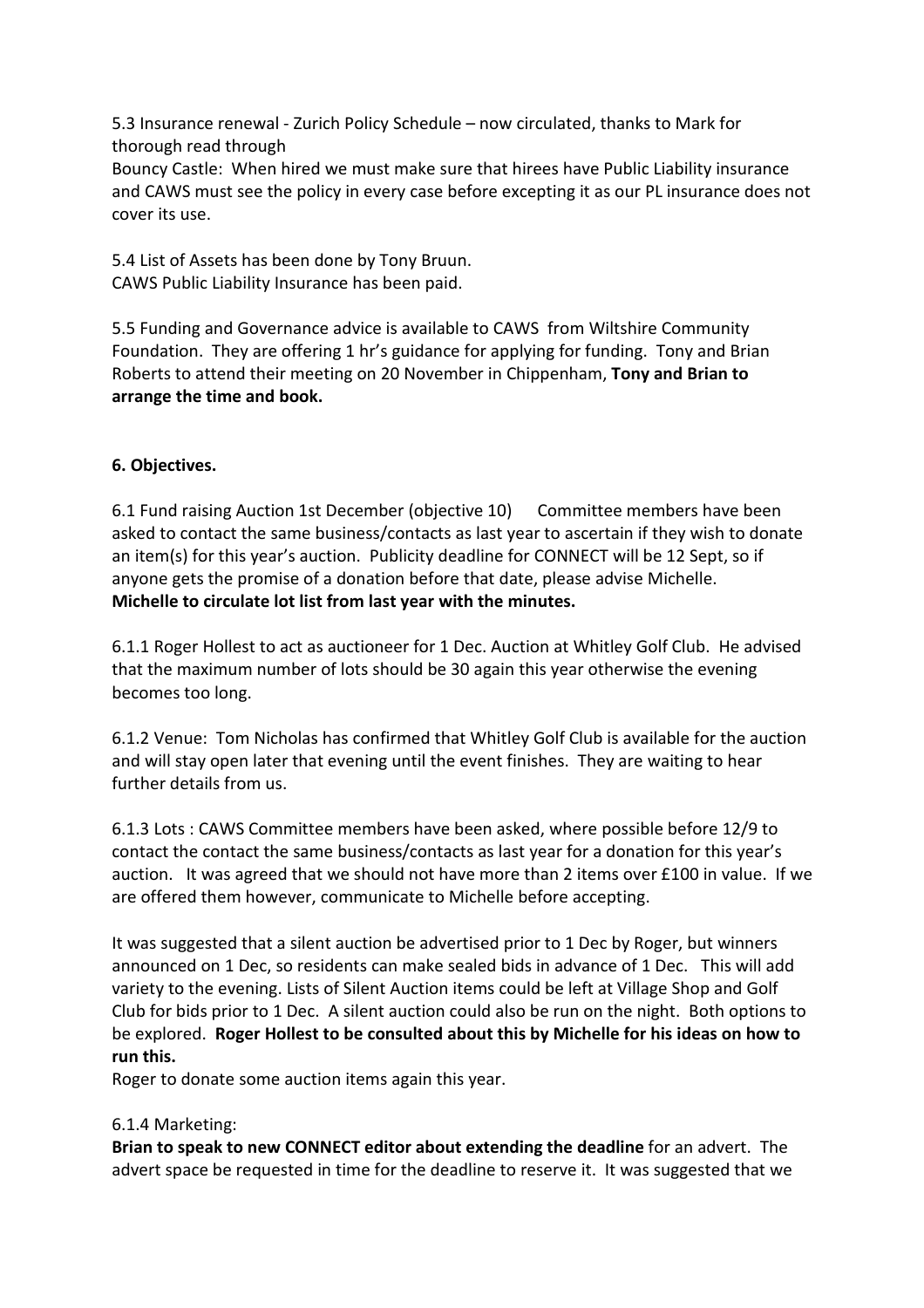use last year's lots for early publicity as 12/9 is too early to know what our best auction items will be.

**Mike Booth to please design a poster** for Connect (12/9) and leaflet for distribution in the Melksham News (cost approx £22) close to mid/end Nov.

Money raised at the auction will pay for CAWS community activities during 2017 including a summer event and work to improve our villages.

6.1.5: There will be a Special meeting towards the end of Sept to work on the auction, dates TB circulated to members.

### **Website**

Winter 2016. Michelle & Mark hope to design and launch a CAWS website sometime soon. **Michelle to confirm with her contact at work if this is looking to imminently start**. If not, Mark suggested a ne contact option. Caws has a Facebook Page and items can also be pasted on the Shaw and Whitley Facebook page.

# **6.2 Improving Villages (objective** 6)

6.2.1 Telephone boxes Update by Michelle. BT confirmed that they would also consider a group which are HMRC registered, however this is not an option for CAWS with no employees or contractors working for them. BT will eventually remove the telephone boxes in Shaw and Whitley, this holds a 3 month consultation period with Wilts Council so this will not be happening before the end of 2016. They also said that the newer Boxes are only normally adopted for the housing of defibrillators – which of course have just been allocated to sites.

Melksham Without is not in a position to take over the running of the telephone boxes in our 2 villages. This is due to the running costs, which may include repairing vandalism, health and safety and maintenance. There is no option for them to adopt them on our behalf.

Areas for us to take into account would be stripping the paint, adding shelving, maintain the flooring area and general repairs. All issues which must be looked into and the 'no' from MWOPC should be taken into consideration. Michelle stated that there is money available for running costs for the boxes. For example, Mike Booth found an article (sent to MT) detailing a £30,000 grant for something similar.

There is the possibility that Wilts Council might adopt the telephone boxes if asked. It is hoped that members of the 2 villages would help look after them and that this would need to be confirmed before taking them on.

Members voted on applying for Charity Status which was a unanimous no by the CAWS Committee. Mark A was thanked for his work researching charitable status and producing a précis our committee.

Based on the above it was decided that especially with the absence of Mike Booth, the adoption should be continued to be discussed and explored as there may still be avenues to explore.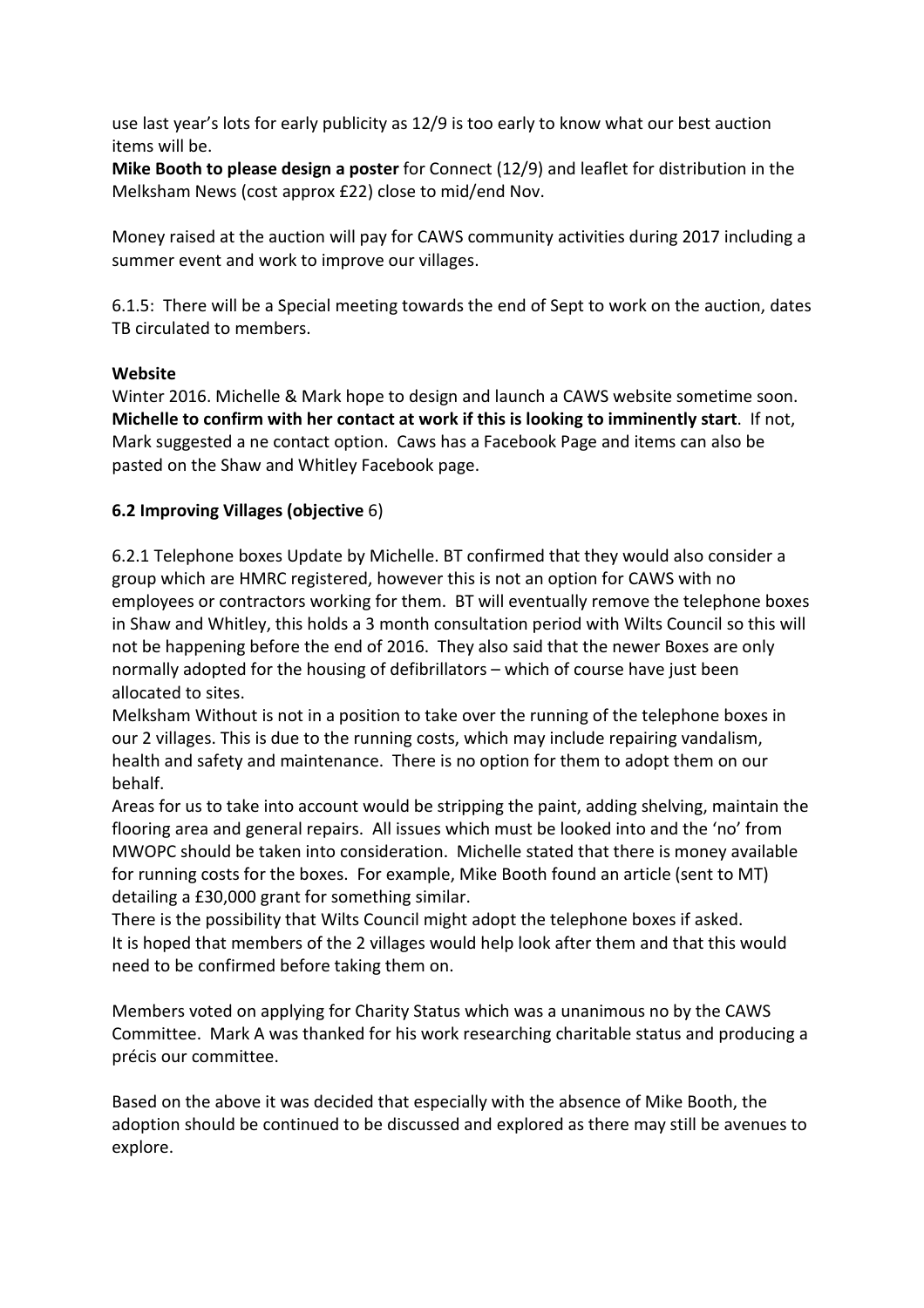6.2.2 Spring planting/ Compost /MWPC planting update: Melksham Without say we cannot plant on roundabouts. Caws to get a list of suitable places from Melksham Without for public vegetable gardens or wildflower gardens. **Michelle to contact Melk W/O for a list of public spaces in Shaw & Whitley**. Walk around the village (using the maps and the list of areas) by CAWS Committee members will be sometime in Sept with plants to be in full bloom in time for Best Kept Village Judging in May 2017 and therefore not daffodils!. **MT to circulate date.**

# 6.2.3 BKV Report: as above.

6.2.4 Footpaths & Stiles Repairs: (Rambler's Association has asked for footpaths and stiles that are in need of attention and repair). No suggestions of areas for repair have been made so far. **Mike Cartmel to put it up on Shaw & Whitley Facebook page in the hope that dog walkers and residents will see the notice and put forward suggestions**. **Brian R to speak to ramblers club?** 

# **7. Community News**

7.1. Distribution of 30mph signs, (produced by Melksham Without) reminder posters to be put on wheelie bins by local residents in our 2 villages. Caws to distribute 2 per household along Top Lane, Shaw Hill and Corsham Road for display on Blue Topped recycle bins**. Mike Cartmel to draft a letter for residents** to accompany the posters and **Michelle to contact Teresa Strange for poster volume available and number of houses on those roads.** 

7.2 Dunch lane (Poplar Farm) Planning Application (Ref 16/06145/OUT). (see http://tinyurl.com/hraboag ) . Mark A explained that 20 houses could be built on this small plot. (post meeting note – confirmed 6 houses proposed on this site)

Mark proposed that he should object for reasons of: access, it is not in the neighbourhood plan and 'urban creep', access to Dunch Lane is already very busy and CAWS still want a footpath from Shaw School to Shurnhold, which is yet to be explored, but this would be impossible of houses were built there.

The Fire Dept and 2 residents had written letters of rejection.

Discussion took place on confirming the reasons for objection as the area is not within the CAWS boundary. Confirmation for the difference in reasons for this and the Shurhold site are slightly different.

Vote took place for objection to planning permission, 4 objected, 1 abstained, Mark mentioned Richard and Elizabethe had confirmed their objection which was taken into account.

Deadline For objections is 1 Sept Mark to write letter and circulate for approval before sending.

Shurnhold plans for more housing opposite Geo Ward Gardens development are still being discussed by Wilts Council.

7.3 Community Emergency Group (CEG) – A general meeting for all residents will be held at 7:00 pm 13 October at Shaw School, where representatives from CAWS, Wilts Council,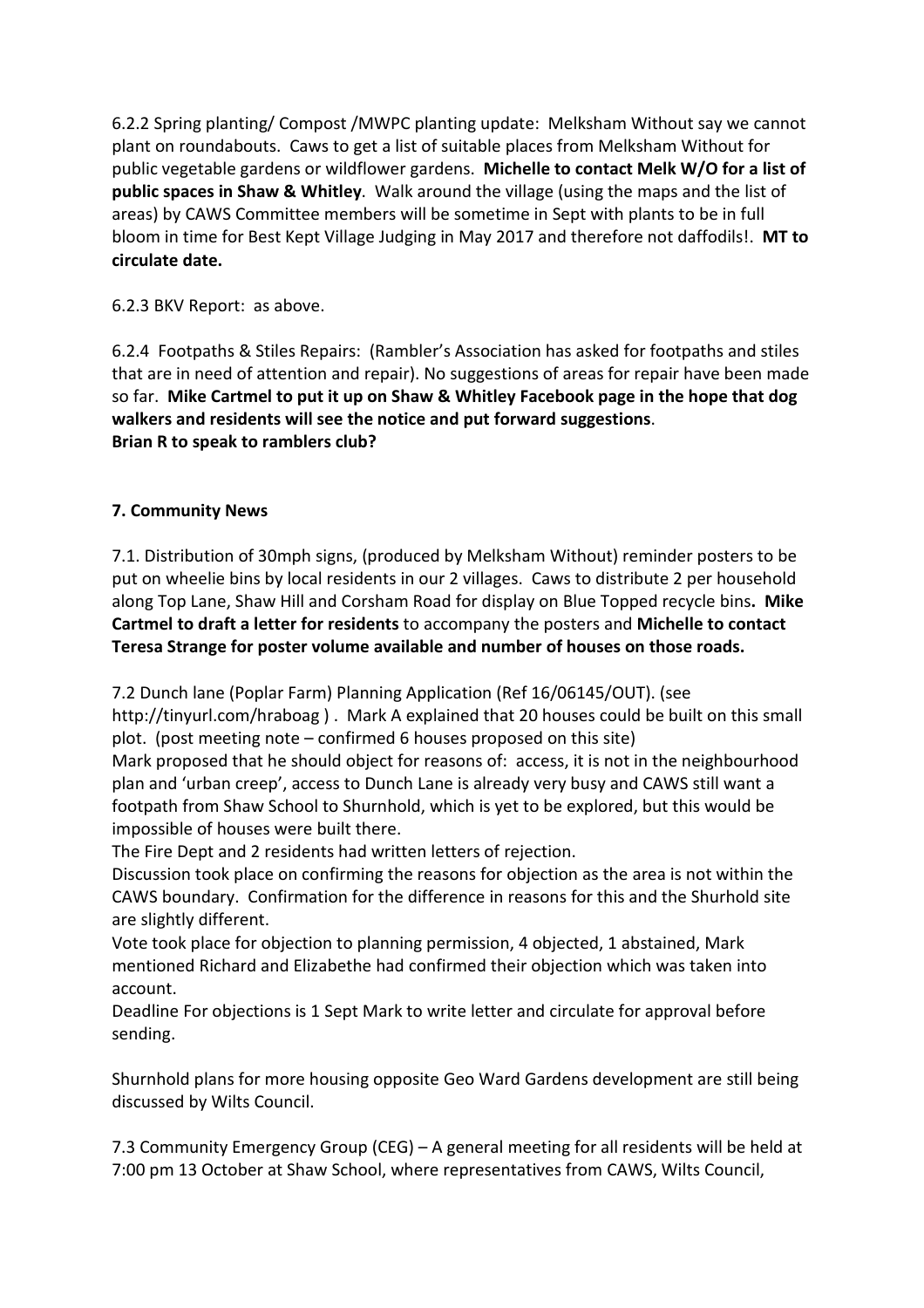Melksham Without, Environment Agency will be there. It is a follow up meeting from when 200+ residents attended an emergency flood meeting held at Shaw School in Nov 2015. Brian explained that the Emergency Committee is up and running and will present the work of the committee to the whole Community. There is a PowerPoint presentation about this, key speakers, logo for the CEG, advert in CONNECT for 1 October issue. **Brian/Tony to action.** 

Perhaps Teresa Strange to put into Melksham News for Shurnhold/Atworth/Purlpit residents?

**8. Extraordinary General Meeting** -21st September 7:30pm Methodist Chapel, Top Lane. Whitley. This will be to discuss the Revised Constitutionof CAWS. Also Sheila Ashley from Alzheimer's Wiltshire will show an awareness video, and the public to be consulted about public planting in Shaw & Whitley and proposals for spending on the Shaw Playing Fields – yet to be confirmed. **Michelle to bring extra copies of 'Slow Down' poster to be available that evening.** 

**Michelle to prepare constitution amendment as Mark had previously done and finalise agenda.** 

**Post meeting note: Publicity for this meeting Michelle, Richard and Mike to discuss after holidays.** 

**9. Next Summer's Community Event: Suggestions were:** Mike suggested carnival procession with floats, other suggestions included Games with Olympic theme, Costumes for kids with a theme, soap box (transport) Derby with races at Shaw Playing fields, disco for children. 2017's event should be simpler than the Q90 event was. The White Hart Inn Atworth, Pear Tree and Lowden Nurseries all want to be involved in 2017. This is a community event and its main purpose is not a fundraiser.

Children 's Nurseries could be invited to participate, also the Golf Club. Mike B suggested picnic (with games) and music festival with live bands, also an Open Air Cinema for families

All suggestions to be put forward at 5 Sept village hall committee meeting. CAWS at this stage favour the picnic which would be free to join and live bands option with food sold by others.

**10. Melksham Without Parish Council:** Letter of thanks sent to CAWS for Q90 festivities and for all their hard work to make this event so successful.

### **11. Any Other Business**: